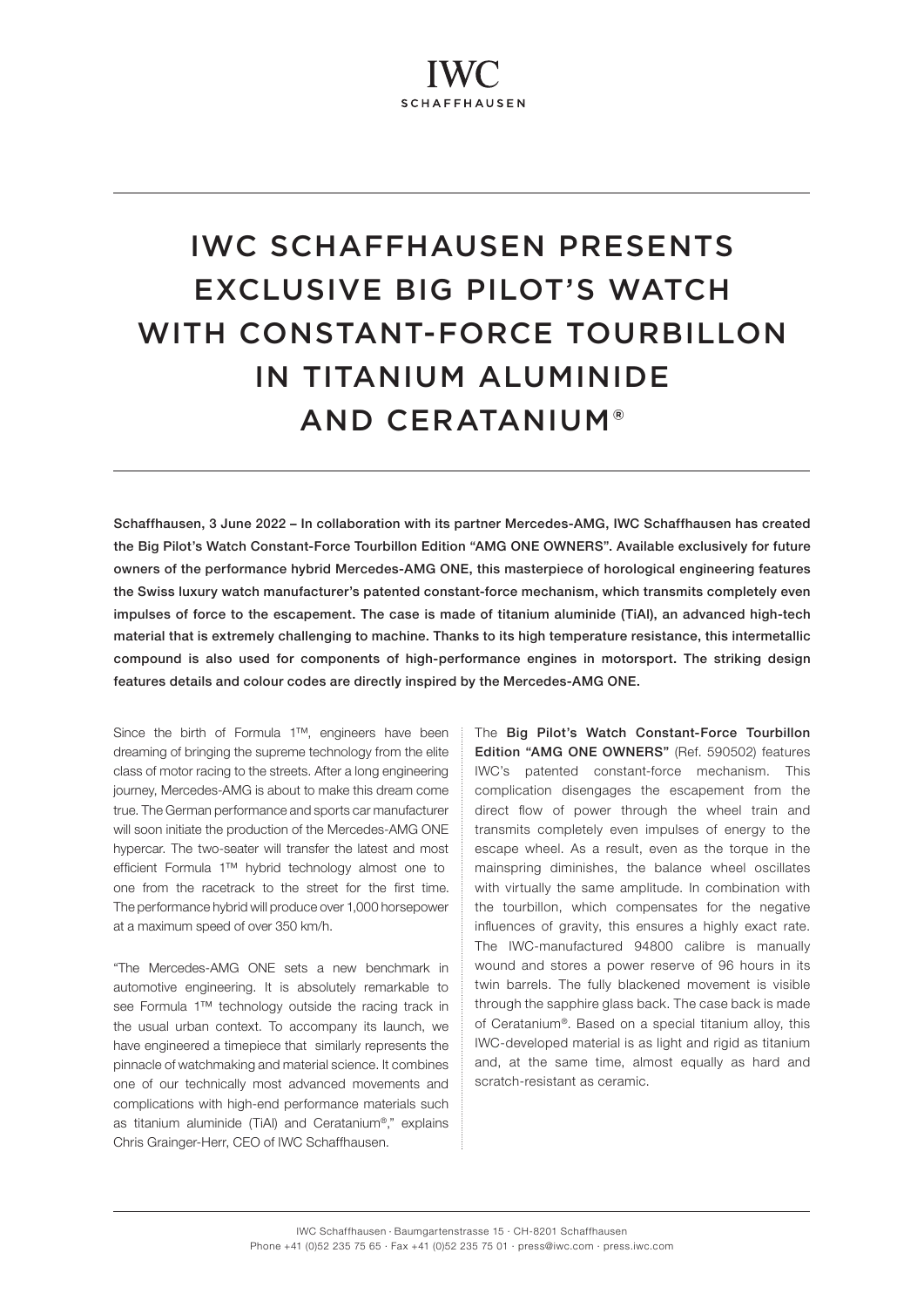## TITANIUM ALUMINIDE REFLECTS IWC'S UNIQUE TITANIUM LEGACY

The Big Pilot's Watch Constant-Force Tourbillon Edition "AMG ONE OWNERS" reflects the unique competence IWC acquired in machining titanium since the 1980s. The case is made of titanium aluminide (TiAl). TiAl is lighter and harder than conventional titanium, highly resistant to corrosion, and biocompatible. This high-tech material belongs to the group of intermetallic compounds. Due to the specific mixing ratio of titanium and aluminium, atoms and electrons arrange themselves in a particular way. This causes the material to have certain nonmetallic properties in addition to the classic properties of a metal. In the case of TiAl, it is its high temperature resistance that stands out. For this reason, the material is used for the turbine blades of modern jet engines, where lightness and temperature resistance are essential requirements. Its specific properties also make it the ideal choice for components of high-performance engines in motorsport.

Because titanium aluminide has a difficult machining behaviour, manufacturing a TiAl watch case is a real engineering feat. In addition, the requirements for the purity of the raw materials are very high, and the production of the titanium aluminide alloy is costly and complex. Today, IWC is one of the few watch manufacturer capable of producing a titanium aluminide case. The case of the Big Pilot's Watch Constant-Force Tourbillon Edition "AMG ONE OWNERS" is elaborately finished with polished and sandblasted surfaces.

## A DESIGN INSPIRED BY THE MERCEDES-AMG ONE

In addition to the constant-force tourbillon at 9 o'clock, the black dial also features a double moon phase display for the northern and southern hemispheres and a power reserve display at 4 o'clock, reminiscent of a tachometer. The louvred, ring-shaped structure of the outer dial ring takes inspiration from the air inlets that dominate the front of the Mercedes-AMG ONE. The design also features details in Petronas green – the signature colour of the Mercedes-AMG Petronas Formula One™ team, whose plug-in hybrid technology the new car brings to the street. A thin ring in Petronas green, for example, marks the transition between the polished and sandblasted parts of the case. Details in Petronas green can also be found on the dial and on some of the movement components.

The Big Pilot's Watch Constant-Force Tourbillon Edition "AMG ONE OWNERS" is fitted with a two-tone rubber strap. Manufactured using the so-called multi-component injection moulding process, it is black on the outside and green on the inside. Numerous Mercedes stars in Petronas green are visible on the outer side of the strap.

The Big Pilot's Watch Constant-Force Tourbillon Edition "AMG ONE OWNERS" will be available exclusively to the future owners of the Mercedes-AMG ONE. If you are a car owner, Mercedes-AMG and IWC Schaffhausen will contact you with information regarding the order process.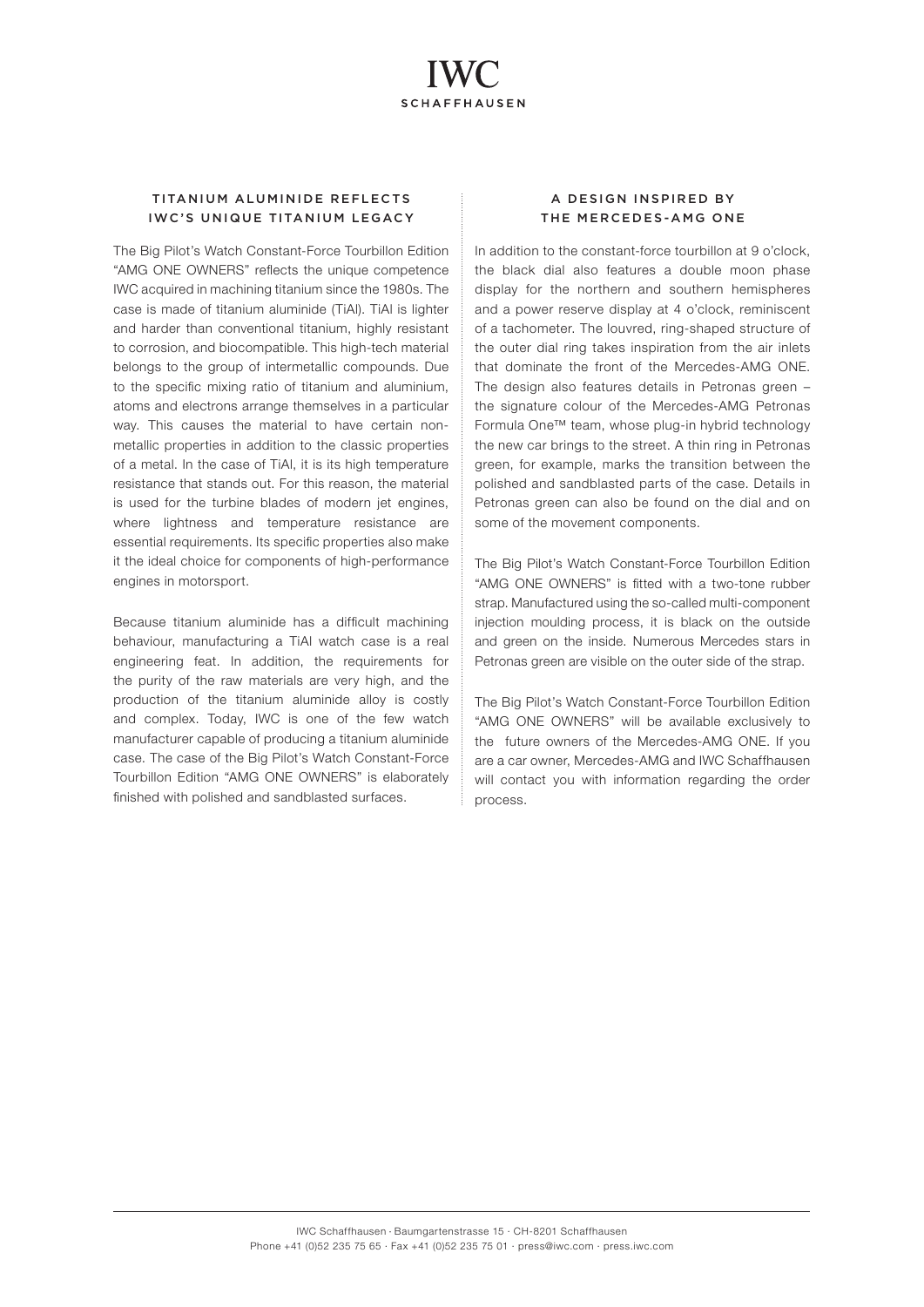# BIG PILOT'S WATCH CONSTANT-FORCE TOURBILLON EDITION "AMG ONE OWNERS"

REF. IW590502

### FEATURES

Mechanical movement – Power reserve display – Tourbillon with integrated constant-force mechanism – Perpetual moon phase display for both northern and southern hemispheres – See-through sapphire glass back – Screw-in crown – Glass secured against displacement by drops in air pressure – Available exclusively to Mercedes-AMG ONE owners

### MOVEMENT

IWC-manufactured calibre 94800 Frequency 18,000 vph / 2.5 Hz Jewels 41 Power reserve 4 days (96h) Winding **Hand-wound** 

#### **WATCH**

| <b>Materials</b> | Titanium aluminide (TiAI) case, titanium crown, Ceratanium® case back ring, |
|------------------|-----------------------------------------------------------------------------|
|                  | black dial, rhodium plated hands, integrated black and green rubber strap   |
| Glass            | Sapphire, convex, antireflective coating on both sides                      |
| Water-resistant  | 6 bar                                                                       |
| Diameter         | 46.2 mm                                                                     |
| Height           | $13.5$ mm                                                                   |
|                  |                                                                             |